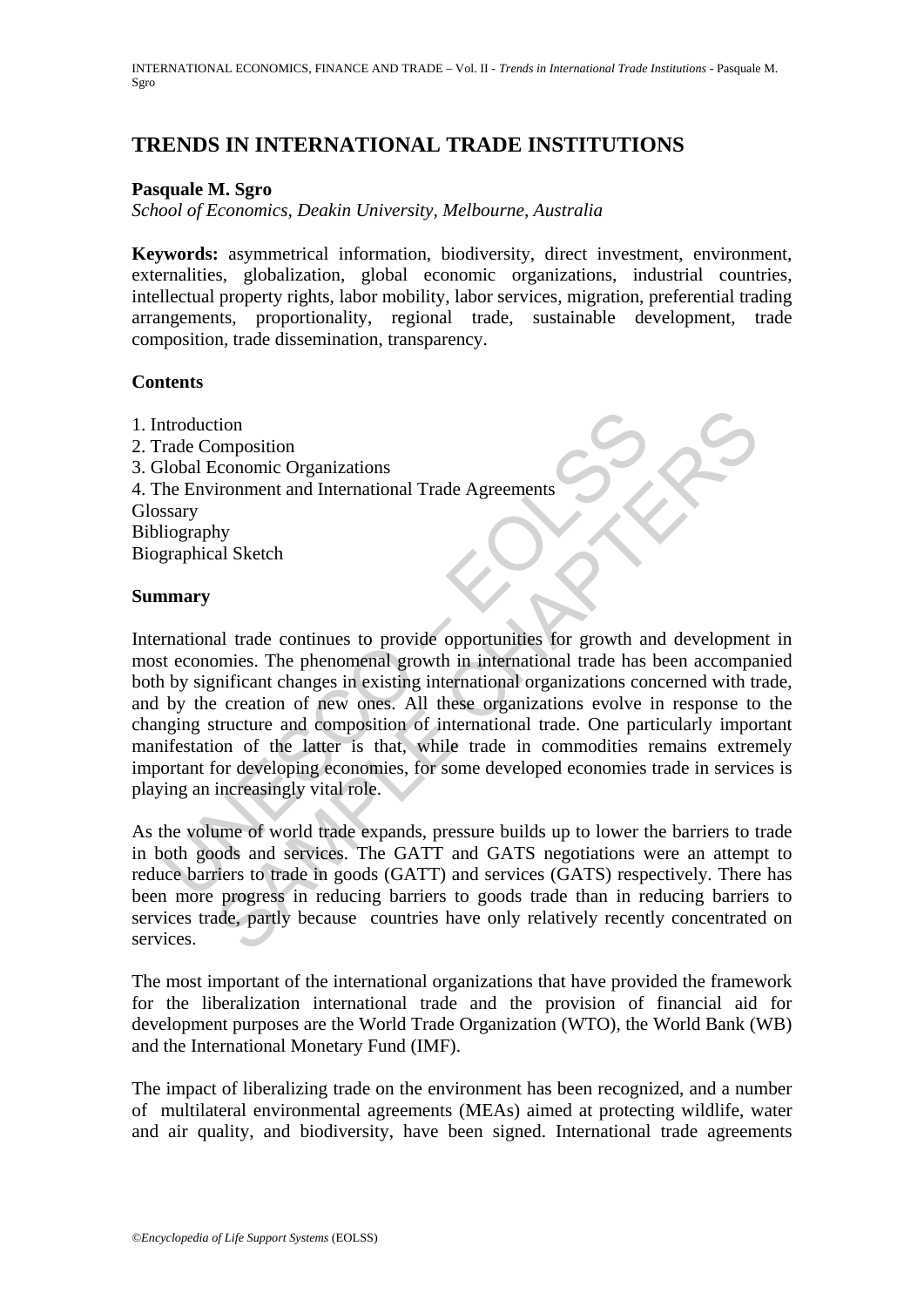should take into account assessments of environmental impact in order to minimize conflict between sustainable development and protection of the environment.

## **1. Introduction**

International trade grew rapidly as a share of gross domestic product (GDP) in the decade 1990-99, in fact three times as fast as it had in the decade 1980-89. As well, regional trade among developing economies has flourished before and after the Asian crisis of the late 1990s. An examination of trade statistics will show that between 1979 and 1988, world output grew at an average annual rate of 3.4 percent while trade grew at 4.3 percent. Between 1989 and 1998, the growth in world output was an annual rate of 3.2 percent while trade expanded at 6.2 percent.

increasing importance of trade has come about due to at least the<br>rapid improvements in transportation and communication technol<br>cheaper to reach new markets. Second, successive rounds of tar<br>ier reductions have freed up t sing importance of trade has come about due to at least three reasons. Furprovements in transportation and communication technology make it est to reach new markets. Second, successive rounds of rarif and other to reach un The increasing importance of trade has come about due to at least three reasons. First, the rapid improvements in transportation and communication technology make it easier and cheaper to reach new markets. Second, successive rounds of tariff and other trade barrier reductions have freed up trade in both developed and developing countries. Third, processing trade--trade involving goods where components cross borders more than once before reaching final buyers--has expanded rapidly.

Structurally, the composition of world trade has also changed, with commodities displaced by manufacturing, which now accounts for about 70 percent of world exports, and growth in services which has become the leading sector for foreign investment and export growth.

This growth in world trade has been caused by many factors such as trade liberalization, harmonized institutions and increasing competitiveness in many developing societies. A major influence is also the growth in the transnational network structure of much of the world's production. For example, the largest 100 transnational firms (excluding those in banking and finance) now account for about one-sixth of the world's productive assets.

There has also been an expansion of multinationals in the services sectors of banking, advertising, legal, freight, and credit, which have created a world system of production and business services, so much so that their geographic spread is erasing their national identities.

Along with this growth in world trade, the development of international institutions has also expanded to improve the efficiency of world trade, and to provide a safety net for developing countries and other countries facing economic crisis at various times.

 These international organizations arose at various times in response to certain needs and as a way of overcoming the transactions, implementation, and enforcement costs, which are substantial. This is a Coase theorem-like argument for the evolution of these organizations.

The next sections will discuss changes in the composition of trade as well as the international infrastructure and institutions that have evolved to facilitate and ameliorate the effects of this growth in world trade on the environment.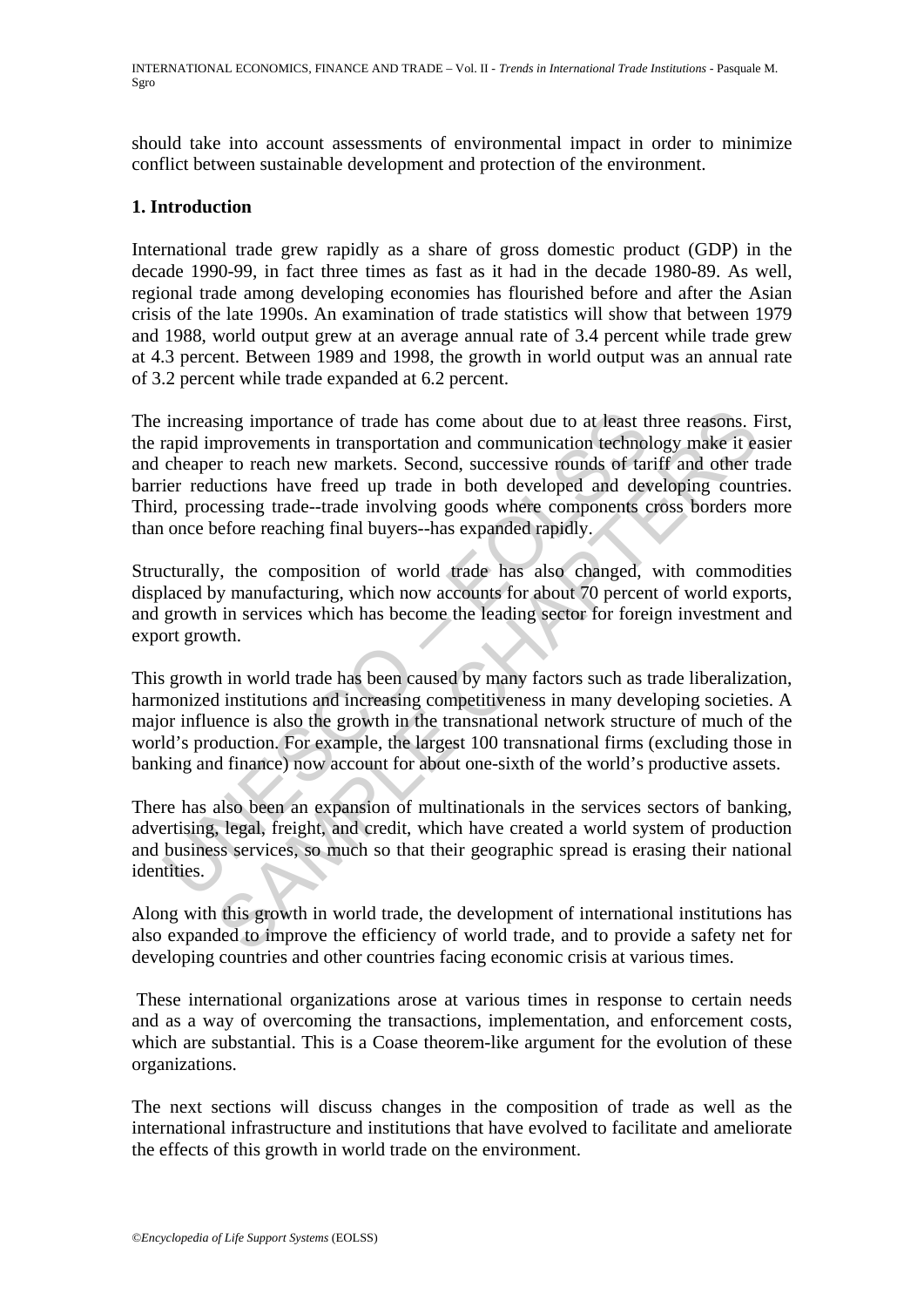INTERNATIONAL ECONOMICS, FINANCE AND TRADE – Vol. II - *Trends in International Trade Institutions* - Pasquale M. Sgro

#### **2. Trade Composition**

In the developed industrial countries, there has been a large expansion in trade in services. This has occurred partially in response to the shift of comparative advantage in the production of manufactured goods to Newly Industrialized Countries (NICs). Trade in services predominately involves financial services, insurance, telecommunications, transportation, computer, and professional services (e.g. architecture, engineering, and law). Services now account for about 60% of GNP in developed industrial countries, while trade in services accounts for 25% of world trade. (See chapter *International Economics, Finance and Trade*)

General Agreement on Trade in Services (GATS) was included<br>the Final Act of the Uruguay Round Table negotiations. GATS pre-<br>the Final Act of the Uruguay Round Table negotiations. GATS pre-<br>the remembrance of inportant prin and Agreement on Trade in Services (GATS) was included as an integral<br>al Agreement on Trade in Services (GATS) was included as an integral<br>al Act of the Uruguay Round Table negotiations. GATS provides, for the<br>lels-based m As a result of these developments, the reduction or elimination of barriers to services trade became a major priority in the Uruguay Round of GATT negotiations (1986-94). The General Agreement on Trade in Services (GATS) was included as an integral part of the Final Act of the Uruguay Round Table negotiations. GATS provides, for the first time, a rules-based multilateral framework for liberalization of trade in services, including movement of persons both as service providers and as consumers. The GATS agreement has a number of important principles to both protect and ensure acceptance of agreed-to rules and regulations. These principles are:

**Transparency**. Full information about all rules and regulations governing economic transactions should be given to all potential competitors to enable them to fully assess their costs and benefits.

**Due process**. Opportunity to comment and the right to pursue issues should be given to everyone affected by the proposed standards.

**Proportionality**. The cost of standards should be proportional to the regulatory benefit expected from their implementation.

**Minimizing distortions of trade**. The least trade-distorting method of achieving legitimate social objectives should be adopted.

**National treatment**. Regulations should be applied to both domestic and foreign products equally.

**Mutual recognition of testing results**. There should be mutual recognition of testing results with respect to the certification of technical standards and mutual recognition of applicable educational and professional experience with respect to the certification of professional experience by governments.

Despite the growth in world services trade, many developing countries remain highly dependent on commodities trade for employment and income. In general, there is dependence on a few commodities rather than diversification and commodity price instability has led to unstable commodity export earnings. However, since agriculture still remains their main comparative advantage, commodity based diversification offers the best chance for development. The competitiveness of developing countries in the international commodity market could be enhanced by the general reduction in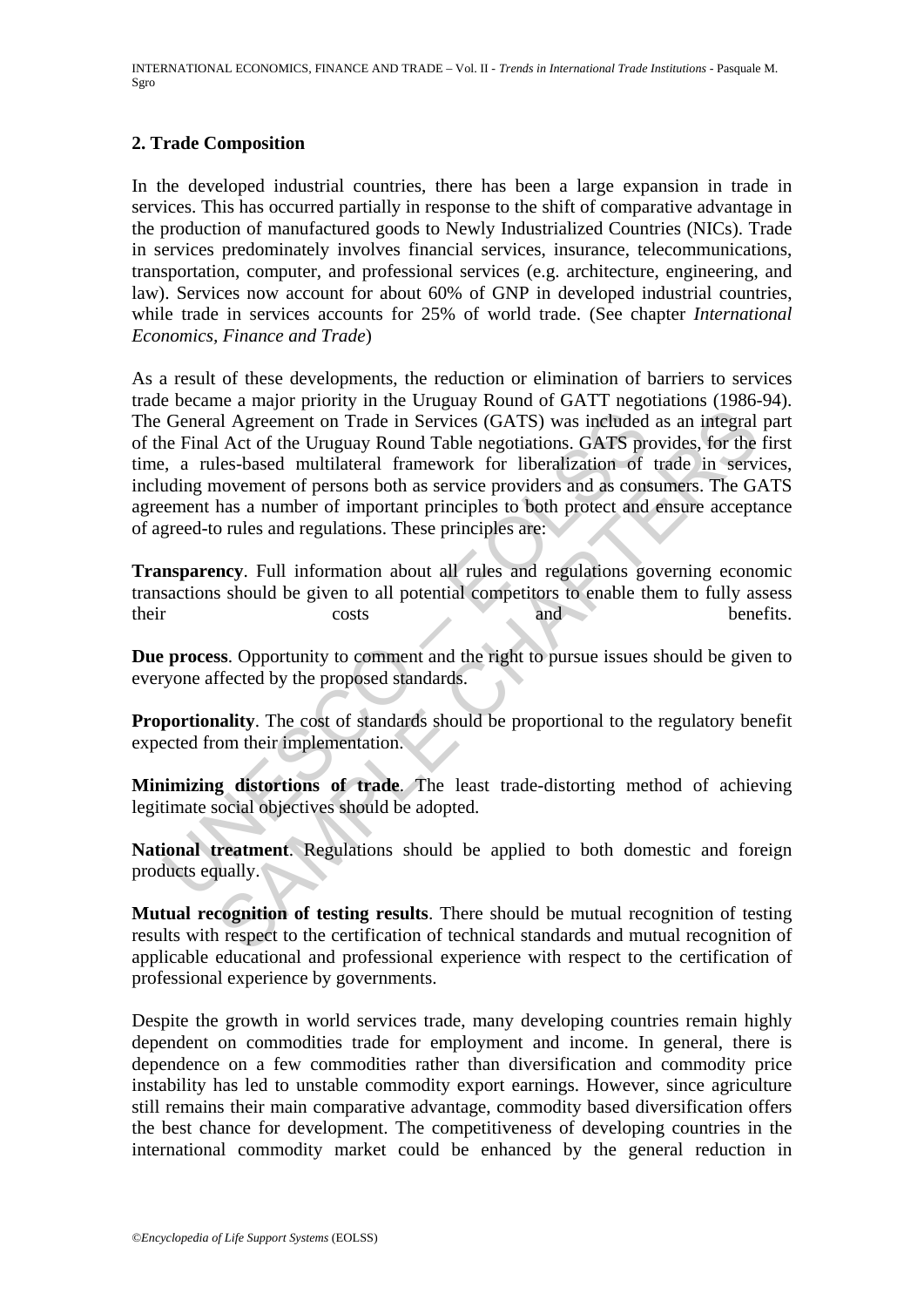protection and greater cooperation and help from the developed countries would improve the supply reliability and quality. Agriculture will still be the main source of foreign exchange earnings for developing countries.

The growth in services trade has implications for migration management in both developed and developing countries. It is a source of job creation in labor abundant developing economies, where, by taking advantage of their low cost labor (which includes certain skill levels), these countries can provide organized export of labor services. Since temporary movement of persons can be a partial substitute for longerterm migration, it can serve both the interests of developing and developed countries. This does imply a need for the harmonization of special visa and migration regimes to facilitate, monitor, and manage trade-selected movements of service producers and consumers as distinct from longer-term migration for employment and permanent settlement.

The provision of most services demands close proximity in terms of both time and space, between the provider and the consumer. This implies for most services, delivery across countries cannot be completed without the movement of persons. There are, it should be pointed out, services that can be embodied in material objects and treated as goods. Illustrative examples include music concerts recorded on video, computer software on disk, or banking services provided via telecommunications systems.

ement.<br>
provision of most services demands close proximity in terms<br>
e.e. between the provider and the consumer. This implies for mos<br>
sess countries cannot be completed without the movement of perms<br>
and the pointed out, The matter of the conduction of the productions of the section of free and the section of the section of most services demands close proximity in terms of both time ween the provider and the consumer. This implies for most In general, we can distinguish between two categories of exports of labor services. In the first category, there are workers who reside, work, and are paid abroad on specific assignments. In the second category, exporting firms combine management, technological know-how, and personnel, and provide their services as a package to the importing country. The globalization of the world economy along with outsourcing of services, transport, and communications, have widened the potential for export growth in this second category.

Trade-related labor mobility or access to markets by service providers is intimately related to the issue of licensing and certification requirements. Even if there are no immigration restrictions, the pressure of severe and non-transparent restrictions on the licensing of foreign professional and technical personnel can severely restrict exports. These restrictions can take many forms including requirements of nationality and residence, lack of recognition of degrees and denial of access to examinations for qualifications.

- -

-

TO ACCESS ALL THE **14 PAGES** OF THIS CHAPTER, Visit[: http://www.eolss.net/Eolss-sampleAllChapter.aspx](https://www.eolss.net/ebooklib/sc_cart.aspx?File=E1-23-05-01)